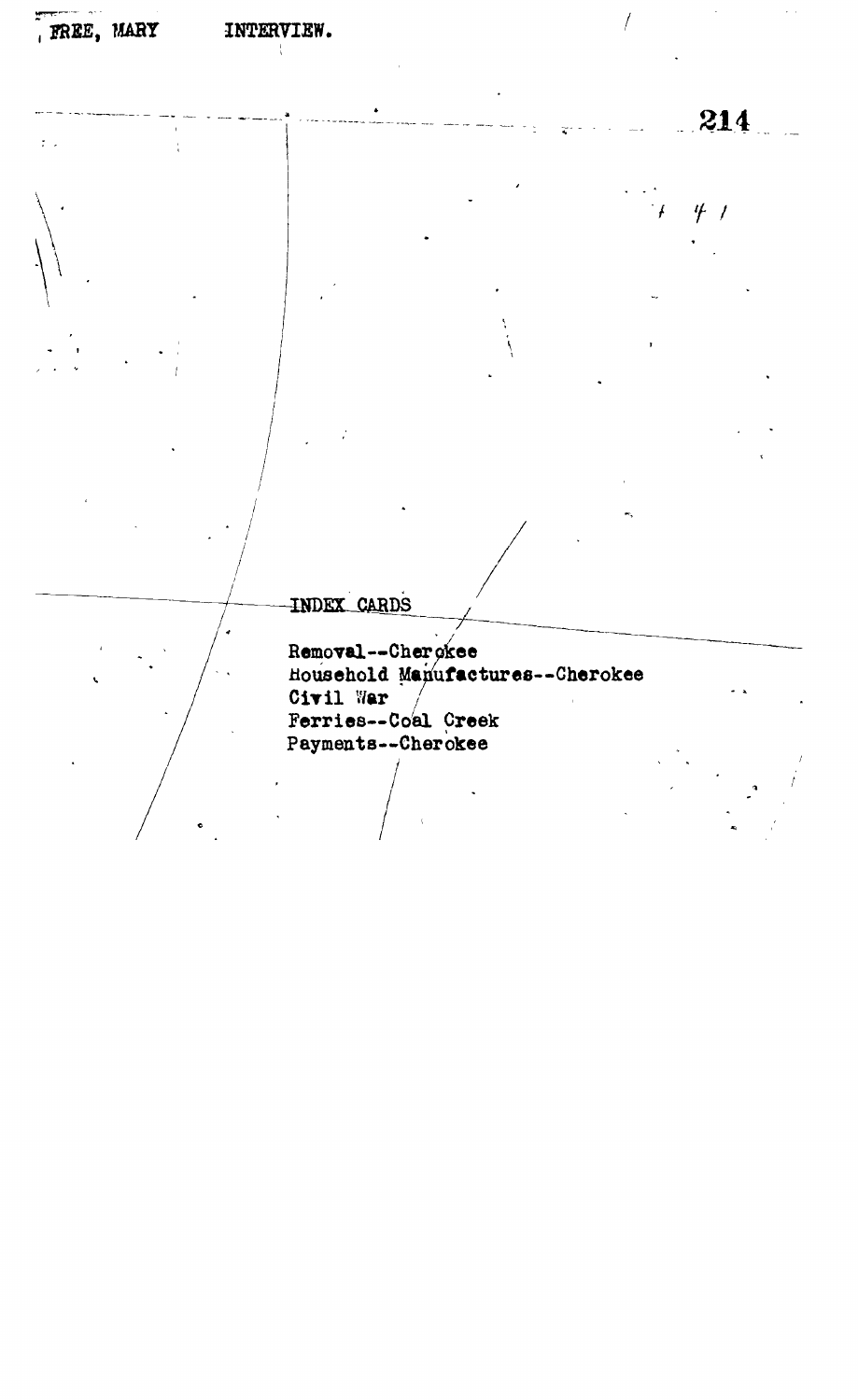## FREE, MARY. INTERVIEW.

John F. Daugherty Field Worker **May 13,/1937**

**Life of a Cherokee Indian Woman as told by Mary Free.** Sulphur. Oklahoma.

**/ i**

**My father was Jim Gunter and my mother was Margaret Banister Gunter. They were born in-North Carolina (dates unknown). They oame to the territory in 1838 with the Indians, Many of the Indians became so weary and their supplies and goods became such a burden to them that they threw them into the Mississippi river** as they crossed it.

Father was a stookman, until mother be**came ill, then they traveled all over the north**eastern part of Indian Territory and parts of Arkansas and Missouri. I was born on the Ver**digris River near Verdigris Hill, Deoember 28, 1847. I had six brothers and sisters. I didn't go to eohool, because father moved so many times for mother's health, that I didn»t have a, ohanoe.**

**We had no needles nor pins in those days. We sewed with a buffalo needle which was made from a buffalo horn. It was sharpened and ,a< hole punohed in one end for the eye. Durimg the war**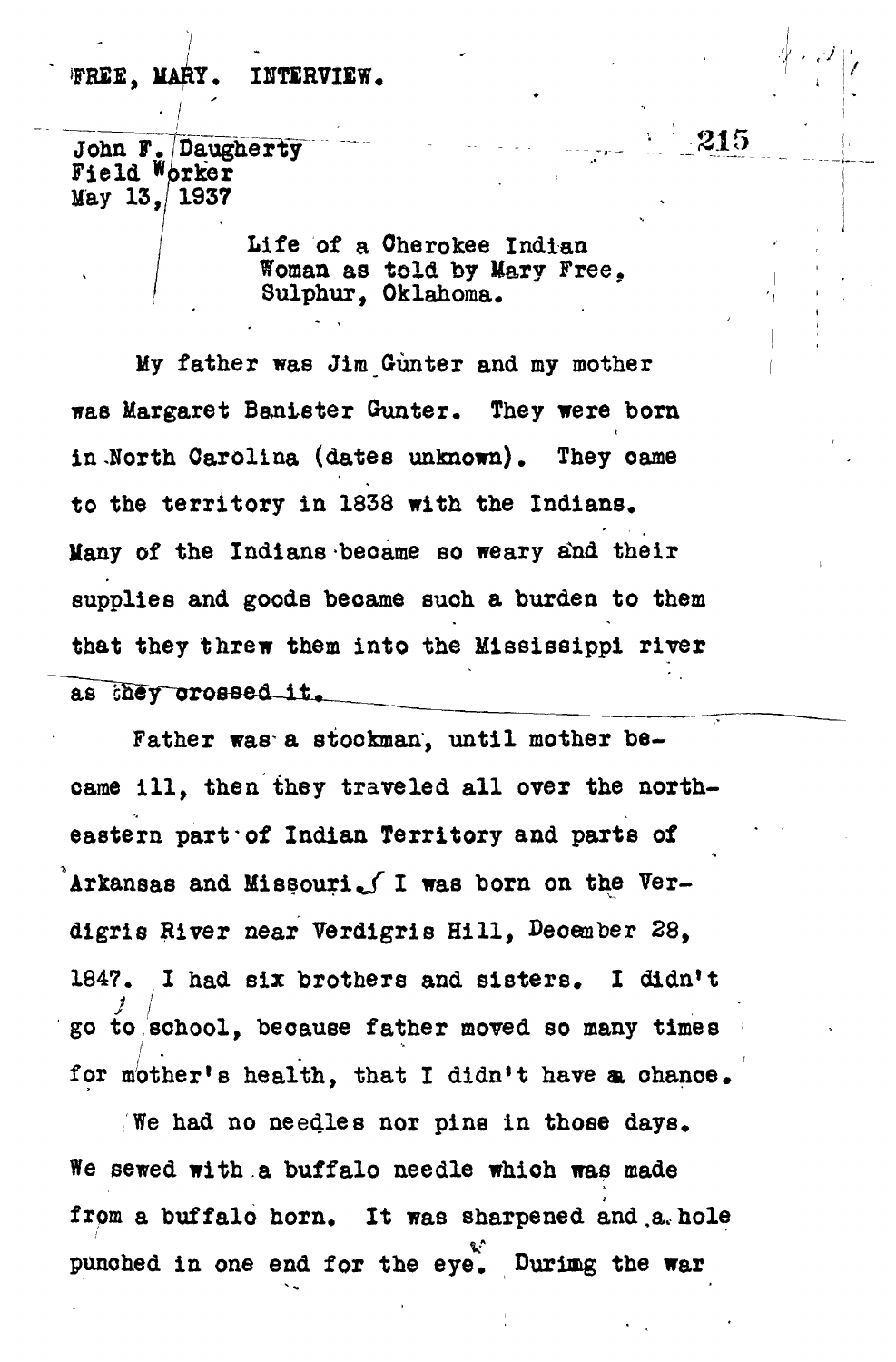## FREE, MARY. INTERVIE

216

 $\mathcal{F}$ 

2

one of the soldiers dropped a needle while at our house, and I found it after they were gone. **I prized- that above everything and guarded i:** carefully so that it should not be lost. We **made our fires on a skillet lid by pouring -a** small amount of gunpowder on the lid. A<sup>\*</sup>piece **of ootton was placed near the, powder and we would strike flint rock with steel, and the spark from this would ignite the powder, and the ootton would be set from; this. We moved from Grand^ -Prairie to a farm east of Ft. Smith, about the i~~ ~——\*—-— ^ ^** time the Civil War began. Mother died here, and gone from home much of the time. My oldest<sup>-</sup> **brother waq captain in the Federal Army aid I was the oldest child at home. We had plenty of food. We killed a hog and dressed it one day. We had plenty of honey,'and our cellar was full , j of canned fruit. The Rebels oame many times to** our house to eat and they were so rude. T) **climbed on our beds with their boots on ana** in the middle of the bed and ate what f. brought them. They robbed our bee hive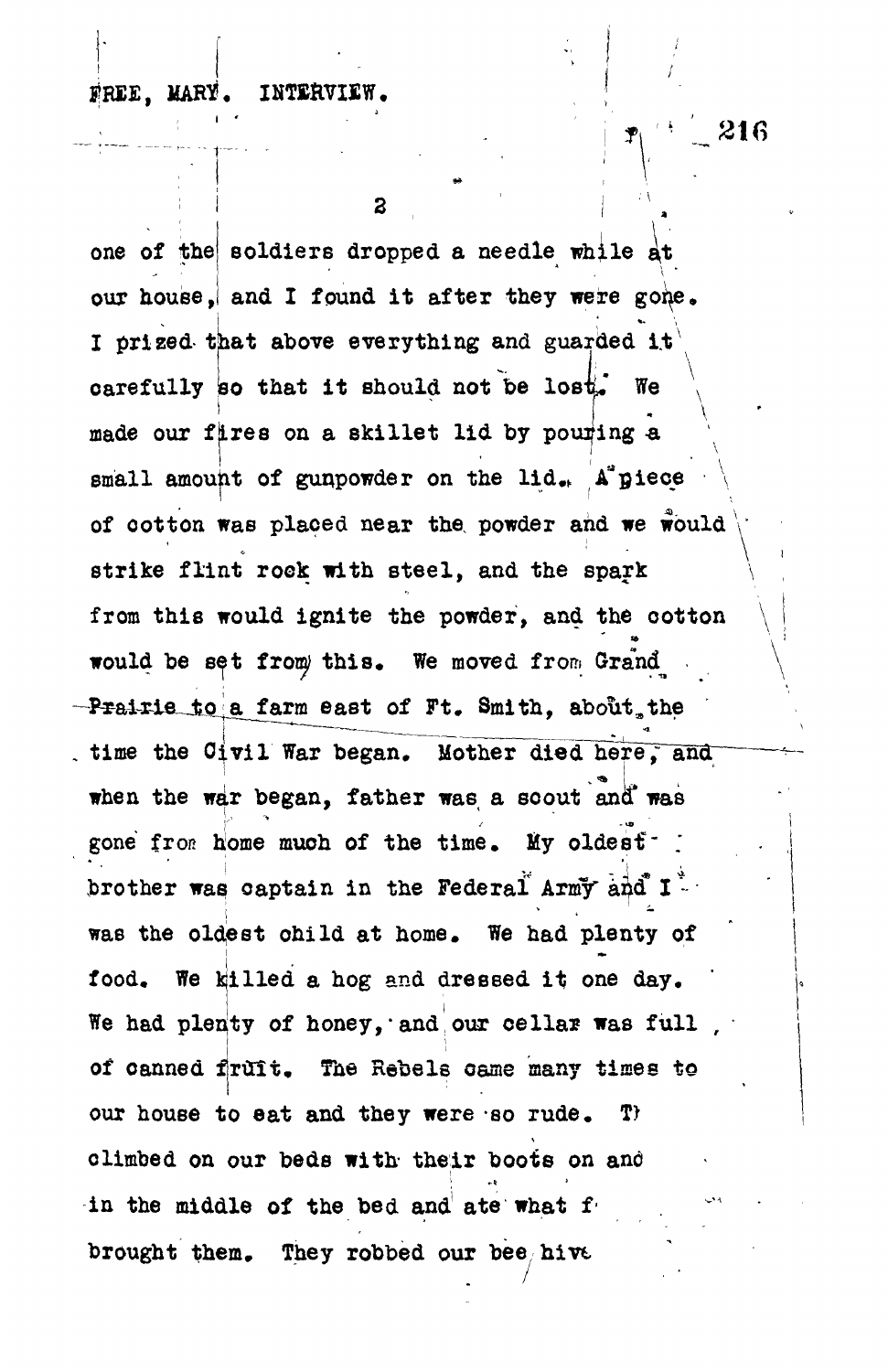## **FREE, MARY. INTERVIEW.**

3

**oellar and took what they wanted.**

**My brother got siok and oame home. We had a hard time trying to hide him from the** Rebels. **We hid him in the smoke house. One day when he was well he wanted to get baok to his army and we had to snuggle him out for the Rebels watoned our home day and night.** I saw a bunch of them coming and we were **washingJ so I said to my sister, "Louisa, Mrs. Allan doesn't feel like washing any** longer. She has the toothache, and I'M going **to take her home.<sup>11</sup> We dressed him up in '**  $m$ other<sup>*i*</sup> is hoops and a dress of hers. Then we **put a bonnet on him and I fixed some hot ashes in a ootton cloth for him to hold to his jaw. I went with him across the oreek and when we were out of sight of the Rebels, he tore his disguise from him and away he ran; During •** these days my youngest brother who was at home **with us became ill and died. <sup>A</sup>here was, nobody**  $\text{to}$  care for him but my sisters and  $\mathbf{F}_p$  (we took) him and buried him by mother in Oak Bend on the Arkansas River. The first Yankee Regiment

**the Arkansas River. The first Yankee, Regiment**

217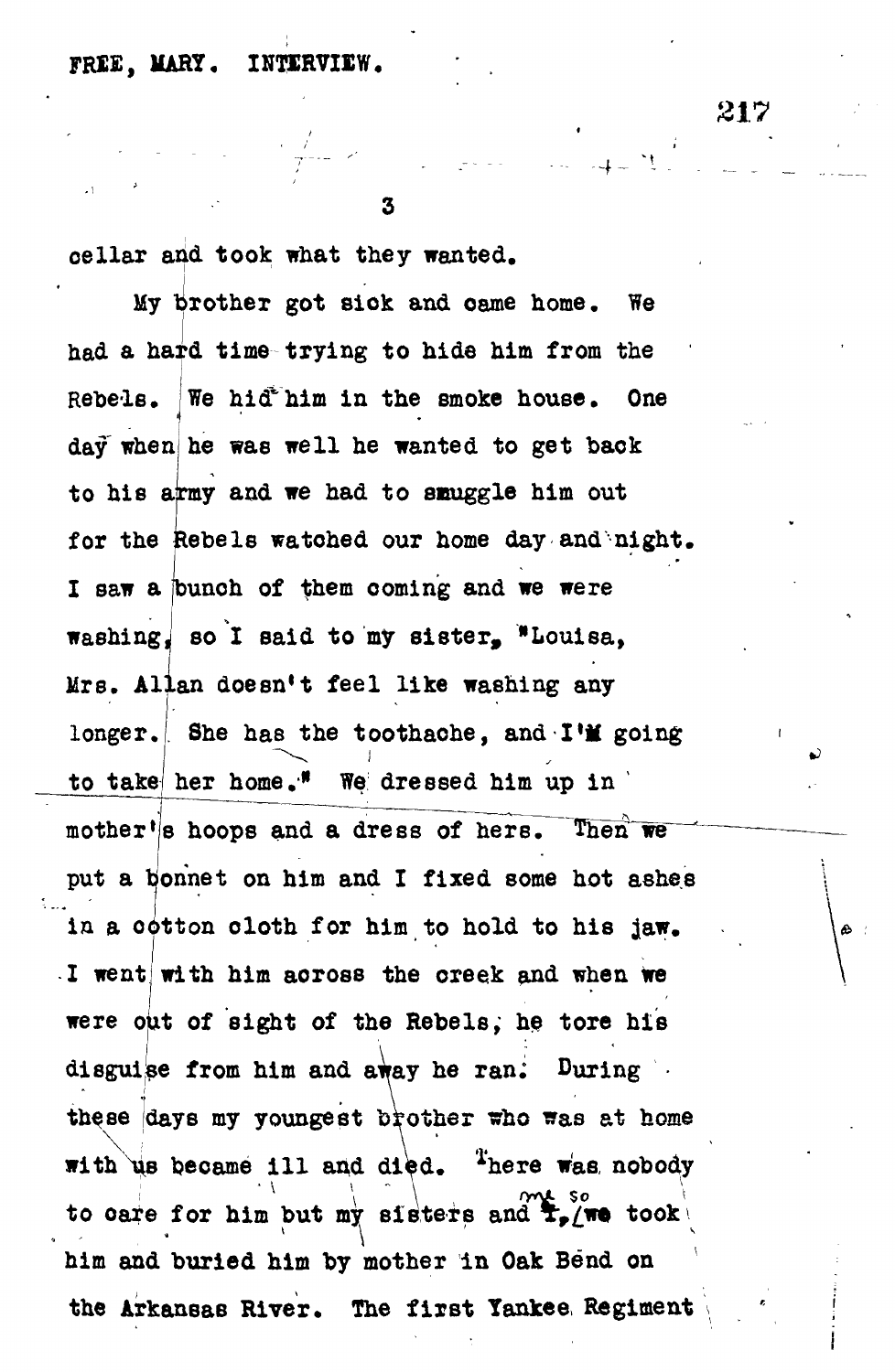**FREE, MARY, INTERVIEW,**

**<sup>1</sup> 218**

**\***

**to oome to our house was the negro infantry. I was so frightened I could hardly stand up but they didn't even oome in the house. We fed them , and they went on.**

**When the Federal Army oaptured Ft. 8mith, the Rebels fled past our place. They had the wheels of their wagons and cannons wrapped with burlap to prevent their rattling sound as they passed along the road. They stopped and t ook food, from our place. They threatened to hang my sister , I had grown rather brave by this** time, and I told them they had better not put a rope around her neck, but they could hang me  ${\tt instead\ of\ her.}$  This amused them and they told me they were not going to hang either of us. My brother was hunged during this time. Father **found him just\* as he was pulling the rope from \* around his neok. The Rebels had. left him supposing him to be dead. His escape was a miracle. My sister lived in Ft. Smith and she deoided to come to see us.** Her husband wanted her to bring  $\cdot$ **some army equipment to our house. She bought a /team and wagon, and before she got there her -**م ابي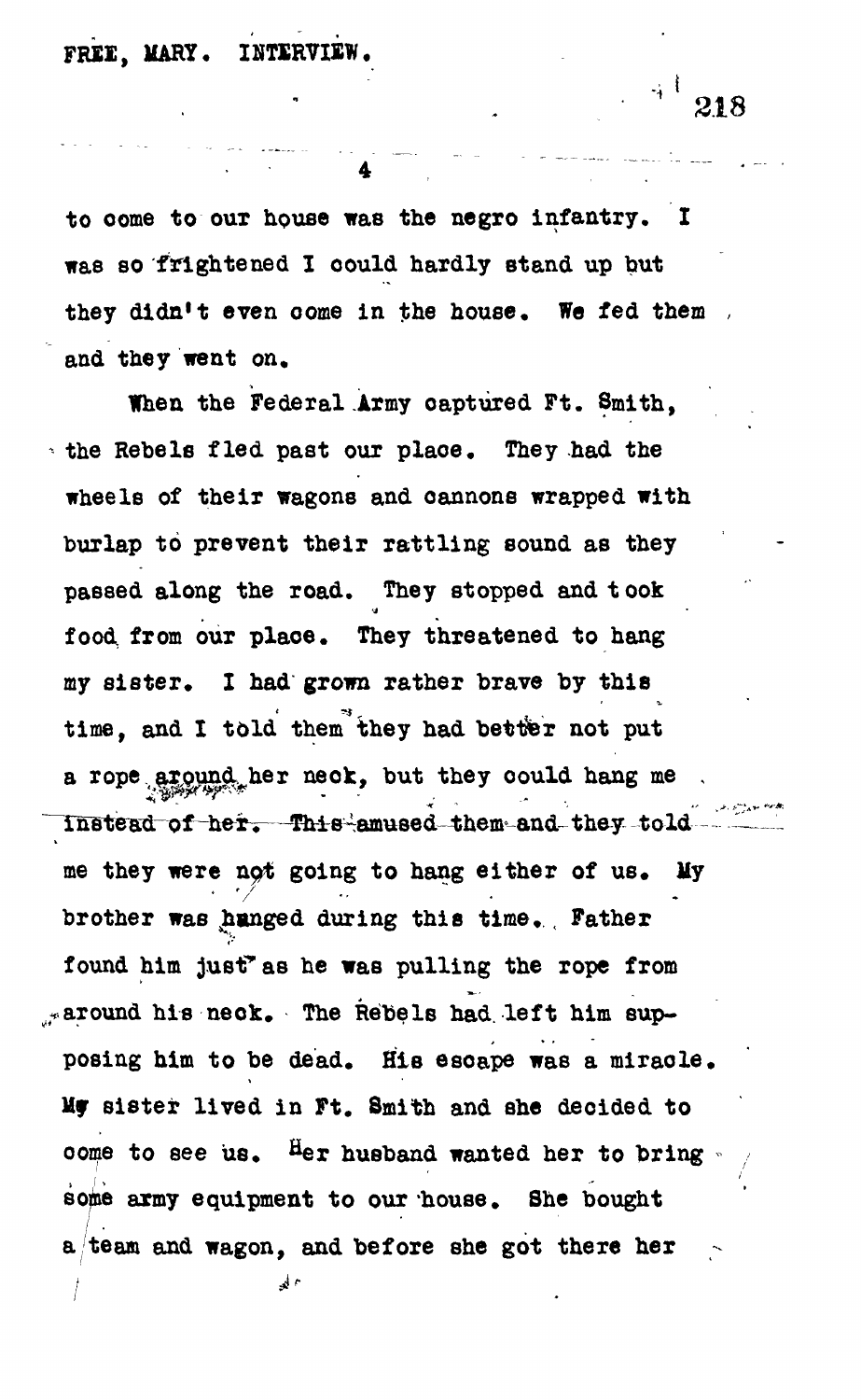**FREE, MARY,**

**5**

**team gave out. So she oame on one of the mules. When she started baok she took me with her. The Rebels were burning houses and killing oattie and horses. One didn't dare start out with a horse, for it would be stolen from under its** perhaps its rider would be killed. That is why we had the mule. We drove up to a woman's house **about dark and her son had been shot. We, helbed her get him in the house. He asked .if I ooulc** sing. I sang the following song for him: **°Brother Green,, do oome to me For I am shot and bleeding I must die , no more to see**

**He died before morning. The poor mother gave us a good meal and we went on our way. %**

**My wife and my dear ohildren."**

Finally, we were moved to Ft. Smith in **Government wagons. There were about fifteen Wagons in the train, loaded with women and children who needed proteotion.**

**My sister and I got tired of riding and we** got out and walked part of the way. We were far behind in the Cash Mountains, when we met <sup>B</sup>uck **Brown and his bushwhackers. They asked who we**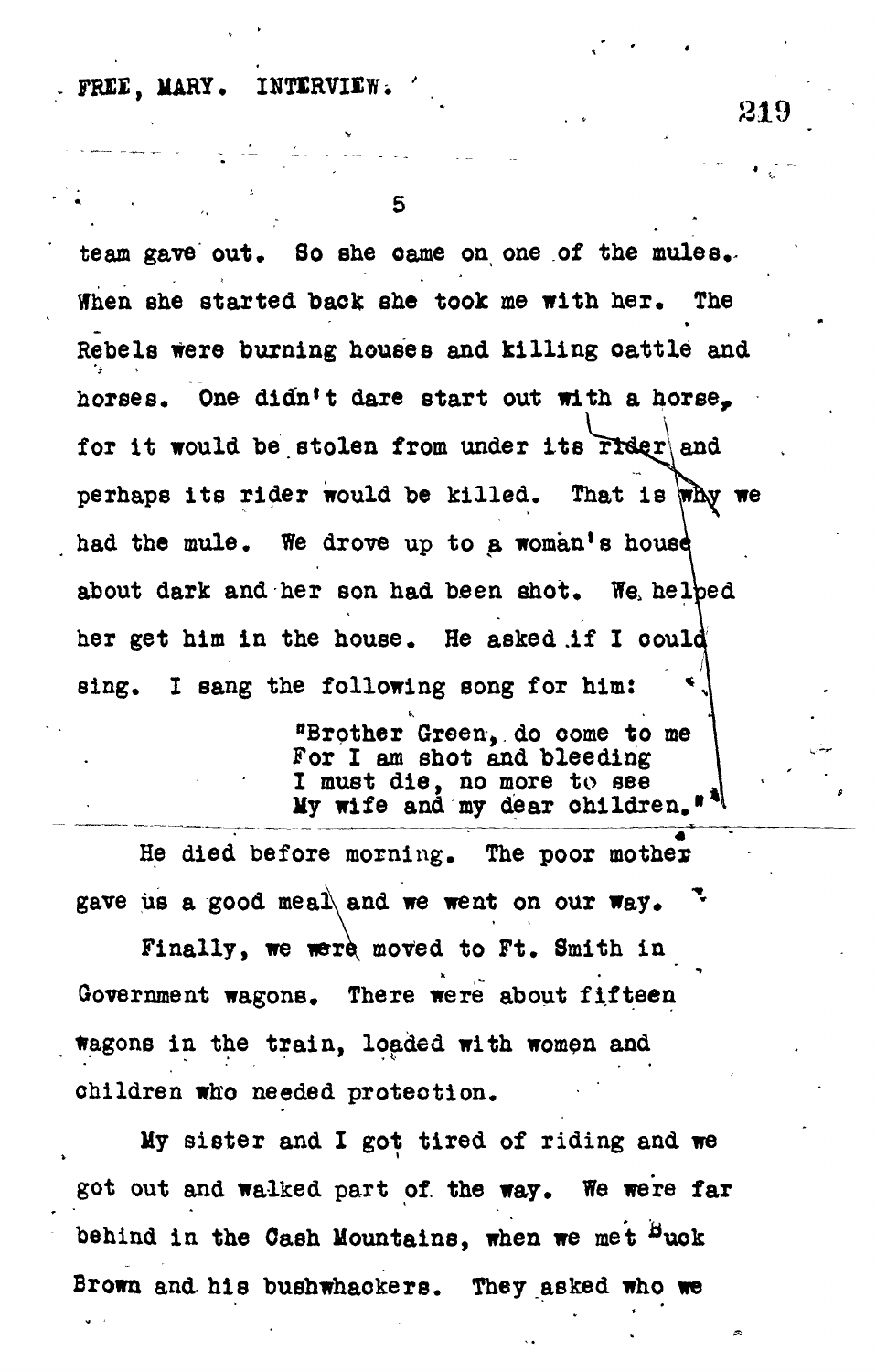## **FRXE, MARY, iNTtRVIIW.**

 $/ 220$ 

 $\mathbf{B}$ 

**were and I told him we were some starved people** trying to get where we could get something to " **eat, and if he would leave us alone we might there. He threatened to burn the wagons,** and **K** told him if he treated a bunch of orphans **and\ widows that way, he would surely be punished** in some manner. He patted me on the head, and **said; I was a brave girl . He took a box from** his pooket, wrote his name on it and gave it to me for good luck. I kept that box for many **ye air s**

**They"** One thing which I shall never forget was three wagons loaded with negroes which my cousin **was taking south to sell . Only their** could be seen above the sides of the wagons. It **oould be seen above the si dee of the fagonsV^ It were packed in these wagons like eattle.** 

I was married to John Free at Mount Missouri, March 13, 1865, just after the war was dnded. He was an ex-soldier, and a jookey and race horse man. We moved six miles north of

**r'ace horse man. We moved six miles north of**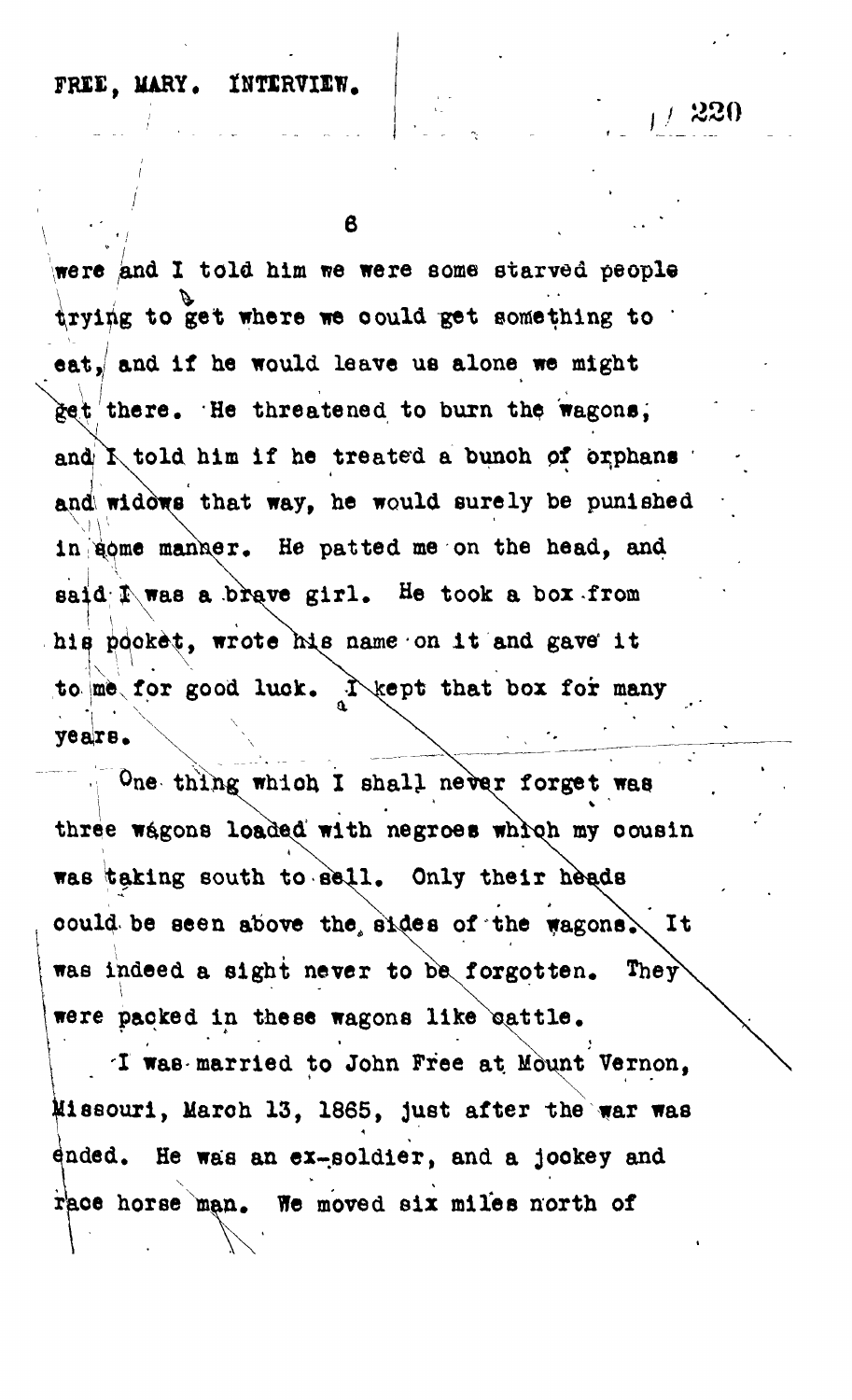$\mathbf{A}^{\text{out}}$ 

 $\cup$ 

**/**

**7**

MoAlester. We had a nice ranch there on which **we raised horses and some cattle and hogs. My/** husband made a road around and over Coal Mountain and we had a ferry boat which I operated across Coal Creek, between McAlsster and Crowder d ity. We had a toll gate. We charged <sup>\$</sup>1.00 for a four-homse wagon. 50 cents for a two-horse  $f_{\text{waggon}, \text{and}}$  25 oents for a rider. As this was the only way to get anross the Creek dear there, we *'S* **/ / /**  had much travel through our gate<sup>2</sup>. The ferry ran on a wirg cable stretched  $f$ rom one bank to the other. I would push it with poles until we got to the deep water and then I had paddles to drive<sup>1</sup>it across.

I attended the Greenleaf District Payment in 1894 when the Government pa<sup>y</sup>d the Oherokee **in 1894 when the Government pa/d the O^rokee** *I* **Indians for the Cherokee Stri£. I^l d fortunes forv those fullblood Indians/for which I received large sums of money, moccasins, and blankets, I** had the blankets and moogasins for many years.